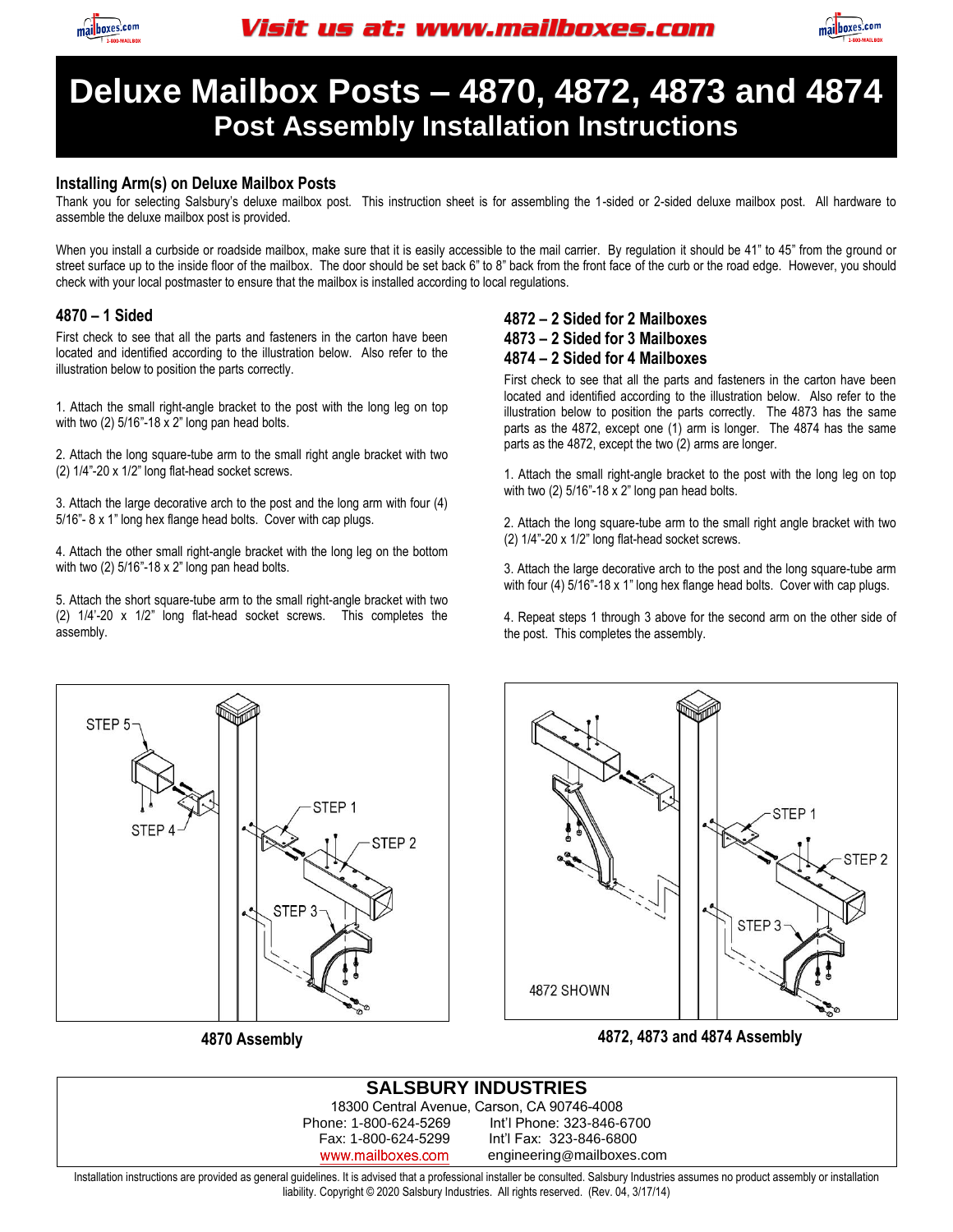# **Deluxe Bridge Style Mailbox Post – 4875 Post Assembly Installation Instructions**

Thank you for selecting Salsbury's deluxe bridge style mailbox post. This instruction sheet is for assembling the deluxe bridge style mailbox post. All hardware to assemble the deluxe bridge style mailbox post is provided.

When you install a curbside or roadside mailbox, make sure that it is easily accessible to the mail carrier. By requlation it should be 41" to 45" from the ground or street surface up to the inside floor of the mailbox. The door should be set back 6" to 8" back from the front face of the curb or the road edge. However, you should check with your local postmaster to ensure that the mailbox is installed according to local regulations.

First check to see that all the parts and fasteners in the carton have been located and identified according to the illustration below. Also refer to the illustration below to position the parts correctly.

1. Attach a right-angle bracket to a post with the long leg on top with two (2) 5/16"-18 x 2" long pan head bolts.

- 2. Attach a short square-tube arm to the right angle bracket with two (2) 1/4"-20 x 1/2" long flat-head socket screws.
- 3. Attach a decorative arch to the post and the short square-tube arm with four (4) 5/16"-18 x 1" long hex flange head bolts. Cover with cap plugs.
- 4. Attach another right-angle bracket to the other side of the post with the long leg on top with two (2) 5/16"-18 x 2" long pan head bolts.
- 5. Attach the long square-tube arm to the right angle bracket with two (2) 1/4"-20 x 1/2" long flat-head socket screws.
- 6. Attach another decorative arch to the post and the long square-tube arm with four (4) 5/16"-18 x 1" long hex flange head bolts. Cover with cap plugs.
- 7. Repeat steps 1 through 6 above for the other the post. This completes the assembly.



### **SALSBURY INDUSTRIES**

18300 Central Avenue, Carson, CA 90746-4008 Phone: 1-800-624-5269 Int'l Phone: 323-846-6700 Int'l Fax: 323-846-6800 www.mailboxes.com engineering@mailboxes.com

Installation instructions are provided as general guidelines. It is advised that a professional installer be consulted. Salsbury Industries assumes no product assembly or installation liability. Copyright © 2020 Salsbury Industries. All rights reserved. 3/17/14